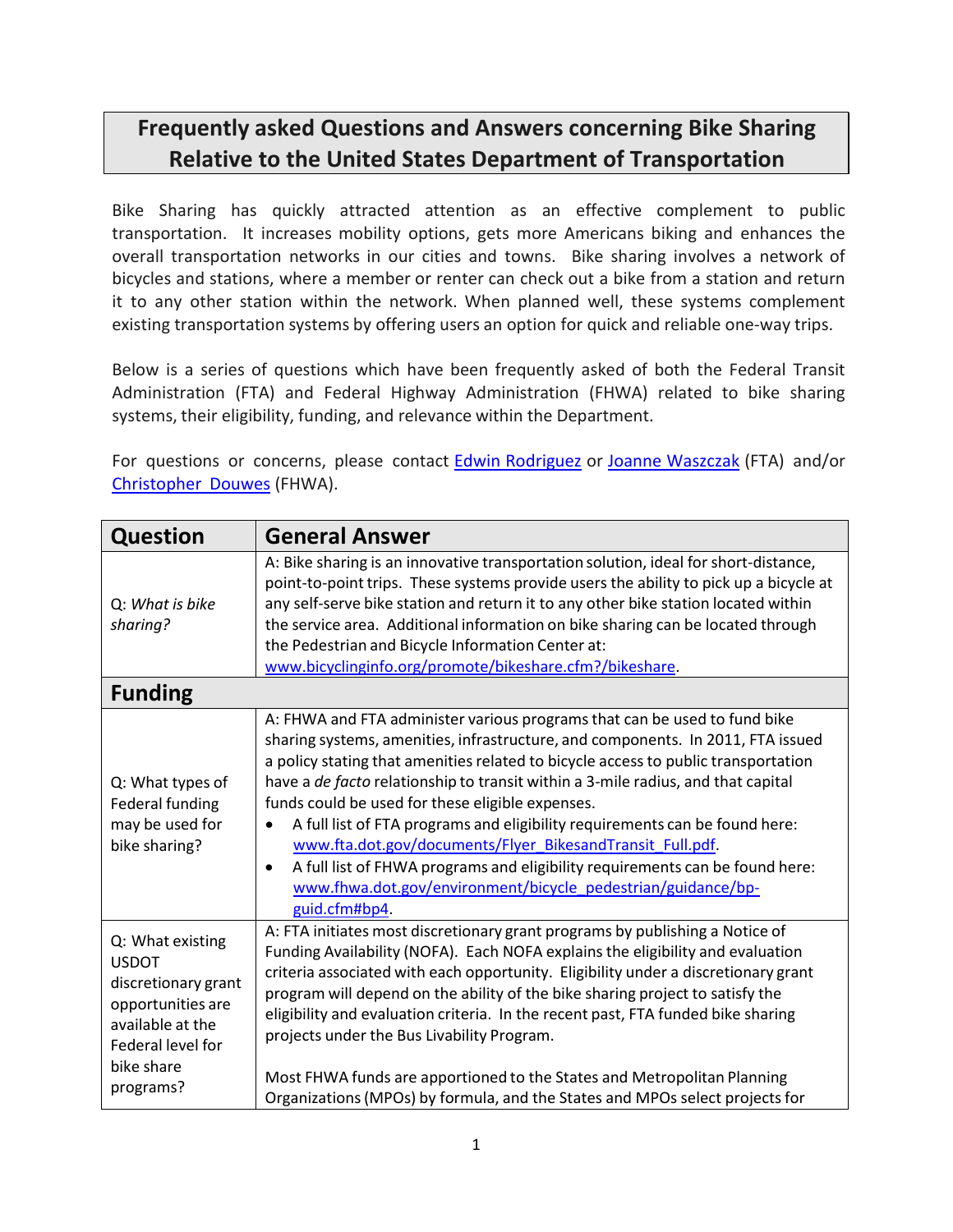|                                                                                                       | funding. FHWA administers a few discretionary grant programs for which bike<br>share projects may be eligible. These include the Transportation, Community, and<br>System Preservation Program, which has provided support for bike sharing<br>programs.                                                                                                                                                                                                                                                                                                                                                                                                                                                                                                                                                                                                                                                                                                                                      |
|-------------------------------------------------------------------------------------------------------|-----------------------------------------------------------------------------------------------------------------------------------------------------------------------------------------------------------------------------------------------------------------------------------------------------------------------------------------------------------------------------------------------------------------------------------------------------------------------------------------------------------------------------------------------------------------------------------------------------------------------------------------------------------------------------------------------------------------------------------------------------------------------------------------------------------------------------------------------------------------------------------------------------------------------------------------------------------------------------------------------|
| Q: What costs can<br>FTA funding be<br>used for in<br>establishing a bike<br>share system?            | Bike sharing projects also are eligible under the <b>DOT TIGER</b> program.<br>A: FTA funding may be used for bike share docks, equipment, and other capital<br>costs including infrastructure and amenities related to bicycling, as long as they<br>are related to public transportation (defined by the FTA Bike and Pedestrian<br>Catchment Policy). FTA funds cannot be used to purchase bicycles. Historically,<br>FTA has not included bicycles within the definition of public transportation.<br>Additionally, FTA funds cannot be used for operational costs, or costs associated<br>with system startup.                                                                                                                                                                                                                                                                                                                                                                           |
| Q: What costs can<br>FHWA funding be<br>used for in<br>establishing a bike<br>share system?           | A: In addition to bike sharing docks, equipment, and other capital costs, FHWA<br>funds may be used to purchase bicycles that are integral to a bike sharing system<br>and that provide facilities for bicyclists as a transportation enhancement activity or<br>that facilitate non-automotive travel in a non-attainment or maintenance area.<br>FHWA may fund some other costs associated with safety education. FHWA's<br>Bicycle and Pedestrian Program Guidance provides information on policy, funding,<br>eligibility, planning, project selection, and design. FHWA also describes concepts<br>that may help project applicants or project reviewers to determine which costs<br>are eligible in its Guiding Principles and Questions for Transportation<br><b>Enhancement Activities.</b> While this guidance was written for TE, the general<br>principles may apply to bike share projects using other types of FHWA funding.<br>FHWA funds cannot be used for operational costs. |
| <b>Policy</b>                                                                                         |                                                                                                                                                                                                                                                                                                                                                                                                                                                                                                                                                                                                                                                                                                                                                                                                                                                                                                                                                                                               |
| Q: Are there any<br>restrictions on<br>advertising or<br>sponsorship with<br>bike sharing<br>systems? | A: Aside from its standard requirements like full and open competition<br>procurement and a requirement that "program income" derived from advertising<br>be used for public transportation, FTA does not place any restrictions on<br>advertising or sponsorship of bike sharing systems that receive FTA funds.<br>Further, State, local, or transit agencies may have their own restrictions on<br>advertising and sponsorship. However, FHWA does have some restrictions on<br>outdoor advertising at bike stations if the bike station is located along or adjacent<br>to a highway that is on the National Highway System, or was on the Federal-aid<br>primary system as of June 1, 1991. Additionally, FHWA has issued a policy on<br>sponsorship acknowledgments within the public right-of-way.                                                                                                                                                                                     |
| Q: How does the<br><b>Buy America Act</b><br>apply to bike<br>sharing?                                | A: FTA and FHWA have separate and distinct Buy America rules. Under FTA<br>guidance, a bicycle sharing system is comprised of several end products. Each end<br>product and its components must be produced in the United States. FTA's rules<br>originated with a provision in the Surface Transportation Assistance Act of<br>1978 and are currently codified at 49 U.S.C. § 5323(j) and implemented by<br>regulation at 49 C.F.R. Part 661. Under FHWA's Buy America requirements, steel<br>and iron purchased on a contract funded with Federal funds must be produced in<br>the United States. These requirements apply only to the actual steel and iron that<br>is incorporated into a product, and there is an allowance for a minimal amount of<br>foreign-produced steel or iron (\$2,500, or one-tenth of one percent of the total<br>contract price, whichever is greater). Consult FHWA's information page for more                                                              |